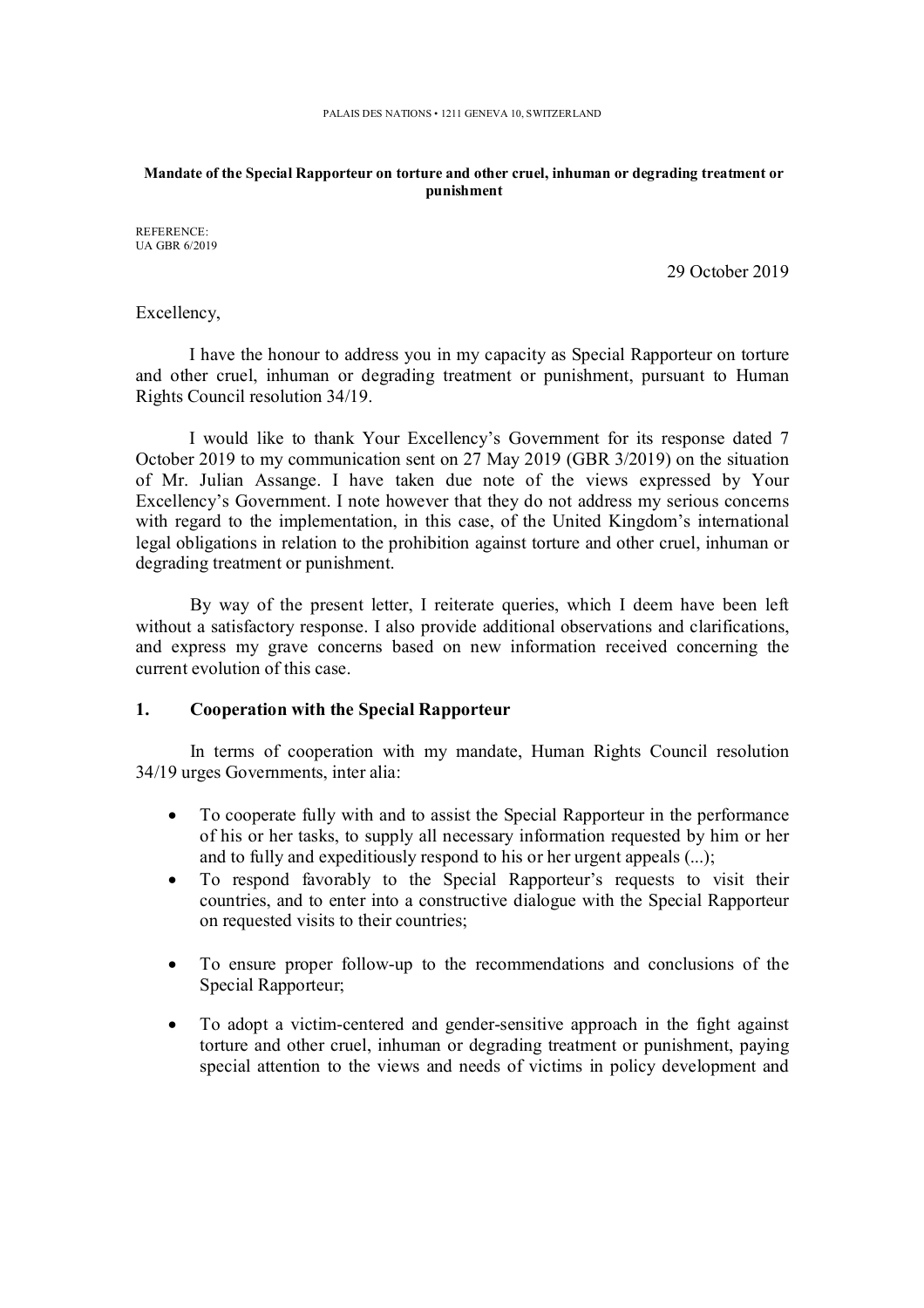other activities relating to rehabilitation, prevention and accountability for torture and other cruel, inhuman or degrading treatment or punishment.

In this regard, I reiterate my thanks Your Excellency's Government for authorizing and facilitating my visit on 9 May 2019 to Mr. Julian Assange in the highsecurity facility HMP Belmarsh, as well as for the related meetings held with relevant UK authorities in London on 10 May 2019. I was able to carry out my visit in line with applicable terms of reference. The response of Your Excellency's Government to my resulting communication of 27 May 2019, however, has been disappointing.

The observations made and concerns expressed in my letter were based on a fourhour visit to Mr. Assange, which included a thorough physical and psychiatric examination in line with specialized professional and medical protocols, most notably the universally recognized "Manual on the Effective Investigation and Documentation of Torture and Other Cruel, Inhuman or Degrading Treatment or Punishment" (also known as the "Istanbul Protocol"). In order to triangulate and consolidate the collected information, numerous additional sources have also been consulted including, most notably, several medical experts who have had the opportunity to examine Mr. Assange on one or several occasions during his confinement at the Ecuadorian Embassy.

On this consolidated basis, my communication of 27 May 2019 expressed serious concerns, provided detailed explanations and made specific recommendations. Additionally, it formally requested further information from Your Excellency's Government as to: (a) the measures taken to safeguard Mr. Assange's human rights and dignity; (b) the investigative, preventative, and restorative measures taken or foreseen in this case; and (c) how these measures of the lack thereof are compatible with the international human rights obligations of the United Kingdom.

Despite significant efforts made by my mandate to ensure a prompt and objective assessment of this case, and despite the urgency of my requests, it took more than four months for Your Excellency's Government to respond. Moreover, the Government's response failed to address any of my recommendations and to provide any of the information requested, and made no effort towards engaging in a constructive dialogue with my mandate.

I deeply regret that, in interacting with my mandate on the follow-up of this case, Your Excellency's Government has not demonstrated the expeditiousness, diligence and cooperation expected by the Human Rights Council.

## **2. Duty to investigate, prosecute and redress**

I note that Your Excellency's Government "rejects any allegation that Julian Assange has been subjected to torture in any form as a result of actions by the UK Government". I also note the Government's assertion that it "does not participate in, solicit, encourage or condone the use of torture for any purpose". Unfortunately,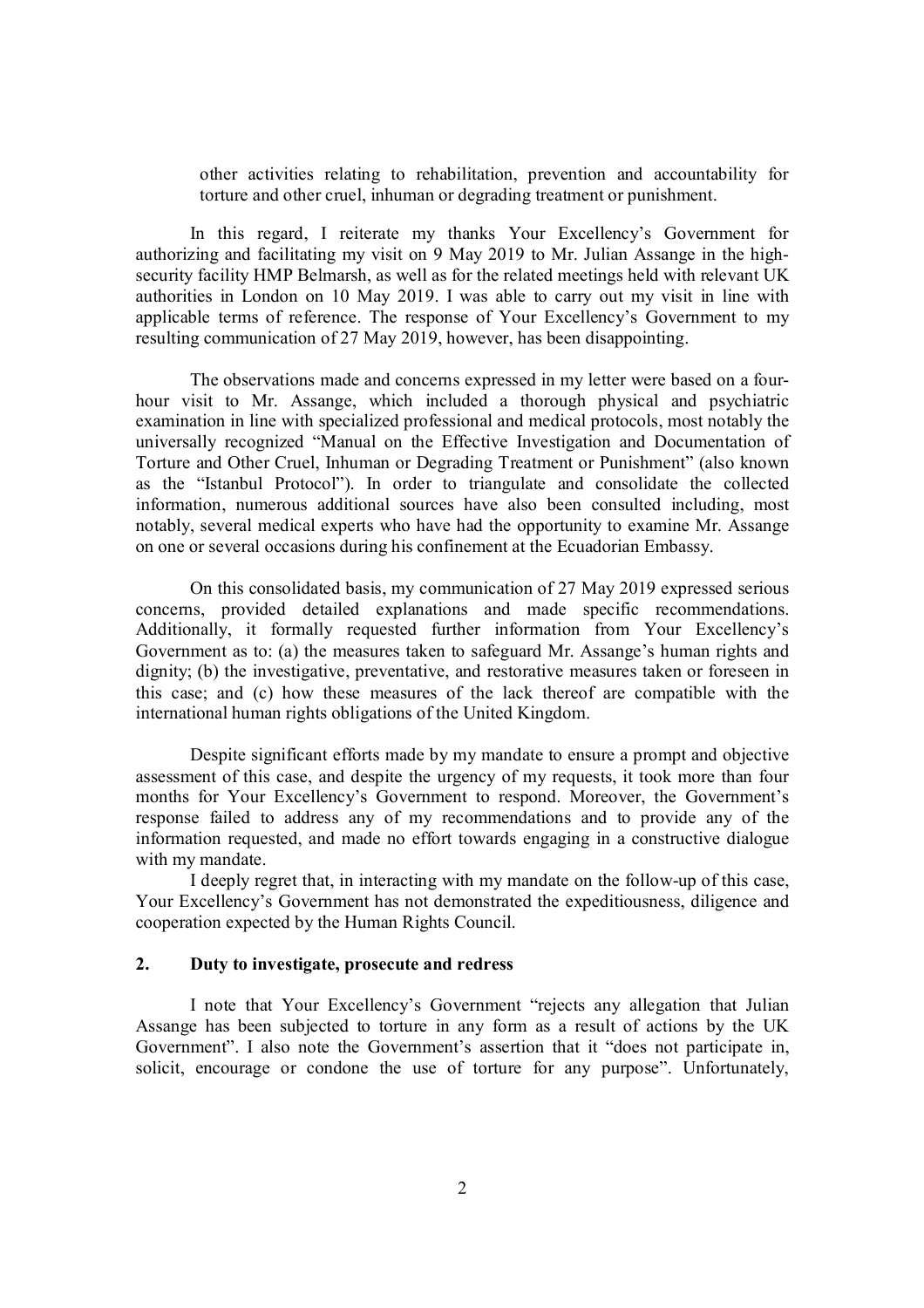however, the conduct of Your Excellency's Government in the present case severely undermines the credibility of the UK's commitment to the prohibition of torture and illtreatment, as well as to the rule of law more generally.

Under applicable international law, the United Kingdom is obliged to criminalize acts of torture, including any form of attempt, complicity or participation in such acts (Art. 4 CAT), and to conduct prompt and impartial investigations, wherever there is reasonable ground to believe that an act of torture has been committed by perpetrators under its jurisdiction (Art. 12 CAT). It bears emphasizing that this includes not only acts of torture carried out by British officials themselves, but also any form of attempt, complicity and participation on the part of British officials in acts of torture or illtreatment perpetrated by others (Art. 4 (1) CAT). The United Kingdom's legal obligation to prevent, investigate, prosecute, punish and redress acts of torture and ill-treatment does not depend on the victim being within the physical custody or territorial jurisdiction of the United Kingdom, but equally applies where there is reasonable ground to believe that British officials aided, assisted, participated in, or otherwise contributed to extrajurisdictional acts of torture or ill-treatment (A/70/303).

Furthermore, not only the responsibility of officials at the operating level, but also the responsibility of superior officials and the political leadership must be fully investigated by competent, independent and impartial judicial authorities (CAT/GC2, para 26). Where investigations show that criminal conduct has occurred, the United Kingdom is legally obliged to prosecute and punish the perpetrators and to provide redress and rehabilitation to the victims (Arts. 5-9 and 13-14 CAT).

These obligations can also be derived, most notably, from Arts 2 and 7 CCPR, and Art. 3 ECHR. They must be exercised and interpreted in line with the universally recognized principles of *pacta sunt servanda* and of good faith (Art. 26 and 31 VCLT). Where a State fails to take effective measures of prevention, investigation, prosecution and redress, although it knows or has reasonable grounds to believe that its officials have perpetrated, instigated, participated in, or otherwise contributed to acts of torture or illtreatment, including through consent and acquiescence, it incurs international legal responsibility for such acts.

As detailed in my communication of 27 May 2019, during my visit to Mr. Assange, a thorough forensic and psychiatric examination conducted in line with the "Istanbul Protocol" documented a clear pattern of symptoms typical for persons having been exposed to psychological torture for a prolonged period of time. Based on a careful evaluation of the available evidence, I found that the UK had contributed decisively to producing the observed medical symptoms, most notably through its participation, over the course of almost a decade, in Mr. Assange's arbitrary confinement, his judicial persecution, as well as his sustained and unrestrained public mobbing, intimidation and defamation.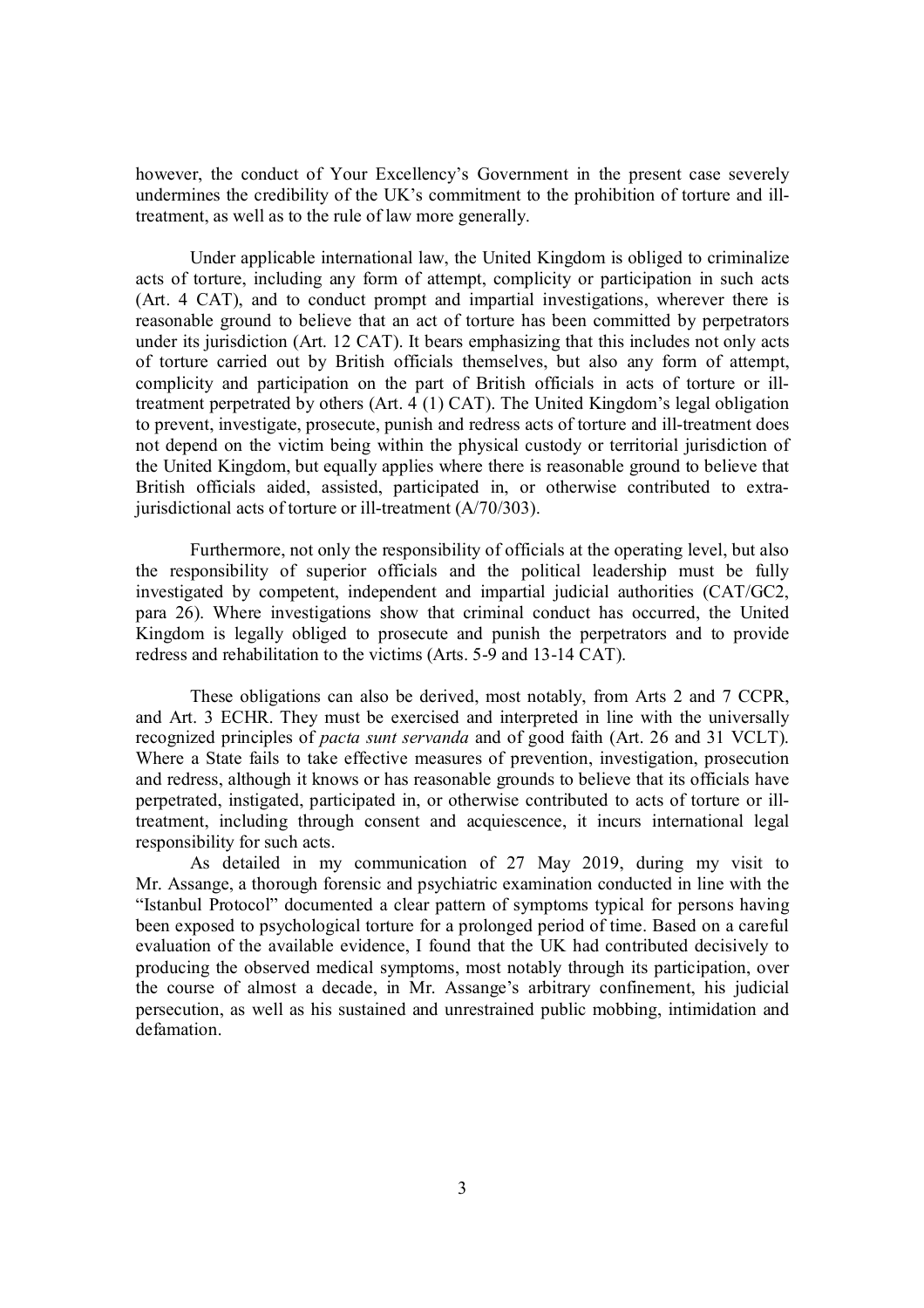The official findings of my mandate, supported by two experienced medical experts specialized in the examination of torture victims, unquestionably provide "reasonable ground to believe" that British officials have contributed to Mr. Assange's psychological torture or ill-treatment, whether through perpetration, or through attempt, complicity or other forms of participation. Under Art. 12 of the Convention against Torture, British authorities do not have the political discretion to simply reject these findings, but have a clear and non-derogable treaty obligation to conduct a prompt and impartial investigation into these allegations and, if confirmed, to prosecute the perpetrators and provide redress and rehabilitation to Mr. Assange.

I am gravely concerned that Your Excellency's Government seems to ignore its international obligations in this case. This reinforces my concerns expressed in a separate communication about the UK Government's recent refusal to conduct a judicial inquiry into British involvement in the US torture and rendition programme (AL GBR 4/2019 of 19 August 2019) and, in conjunction with this refusal, gives the impression of a broader policy of impunity, which would be incompatible with the UK's legal obligations and would seriously undermine the credibility of its commitment to human rights and the rule of law.

## **3. Arbitrary detention amounting to torture or ill-treatment at the Ecuadorian Embassy**

I also note with serious concern that Your Excellency's Government continues to reject the findings and recommendations of the UN Working Group on Arbitrary Detention (WGAD) of 4 December 2015, namely that it "does not accept that Mr. Assange was ever arbitrarily detained", and claims that "he was free to leave the Ecuadorean Embassy at any time".

Whether a particular situation of confinement qualifies as "deprivation of liberty" for the purposes of human rights law depends not only on whether the concerned person has a de jure "right" to leave, but also on whether they are de facto able to exercise this right without exposing themselves to serious violations of their human rights. In my assessment, there are substantial grounds for believing that, in the event of an extradition to the United States, and regardless of any assurances that may be provided by the United States, Mr. Assange would be in danger of being subjected to serious violations of his human rights including, most notably, his right to a fair trial, his right not to be arbitrarily detained, and his right not to be subjected to torture or other cruel, inhuman or degrading treatment or punishment. As demonstrated by the events surrounding his arrest on 11 April 2019, Mr. Assange was right to assume that, if ever he were to leave the Ecuadorian Embassy, the United States would immediately request his extradition.

Given the recent history of both the United Kingdom and Sweden of cooperating with US-sponsored extraordinary rendition, arbitrary detention and torture; given also the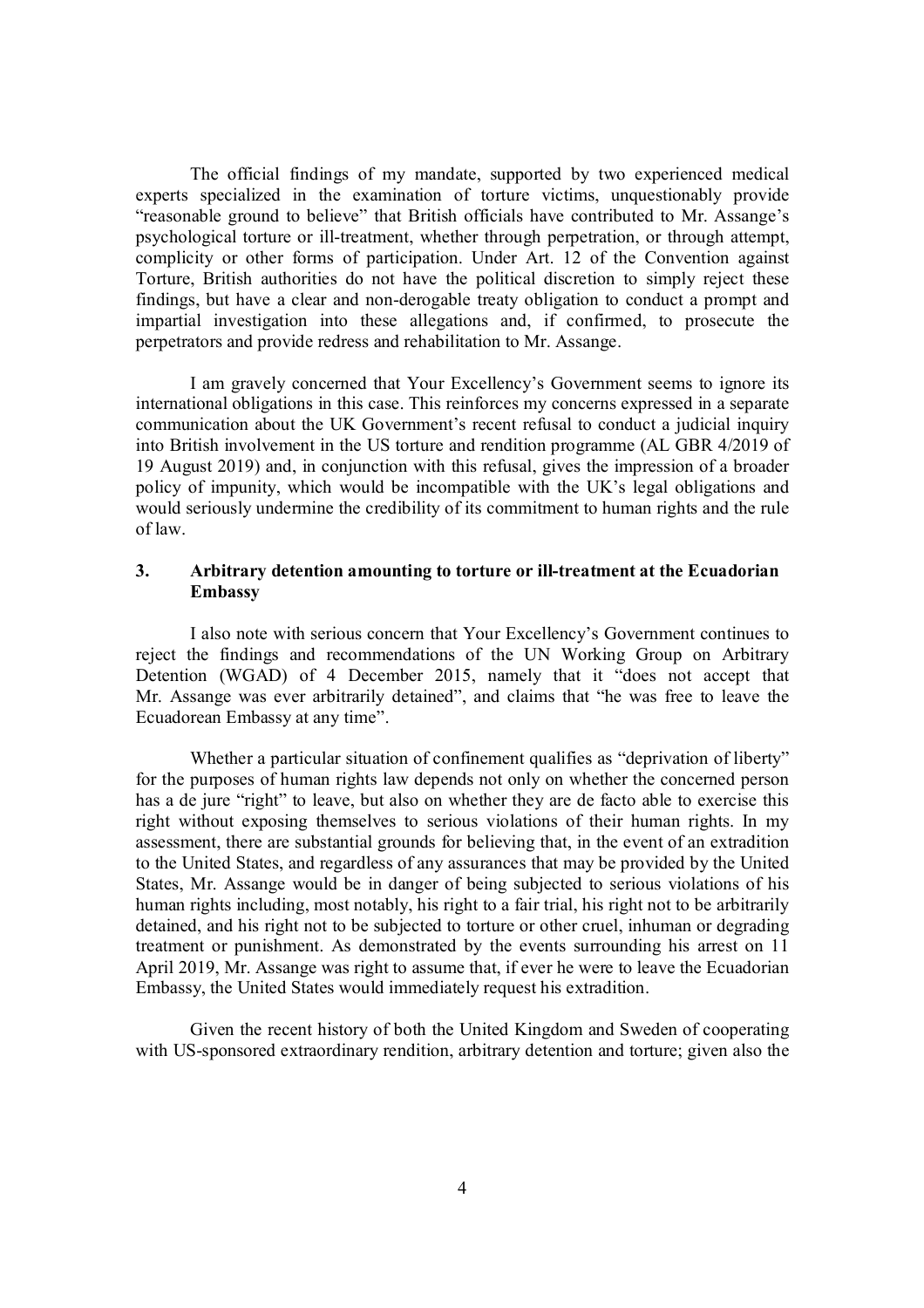*de facto* impunity granted by both Governments to officials involved in such policies and practices; and given the gross arbitrariness of the Swedish "preliminary" investigation pursued against him for almost a decade with the substantial involvement of the UK, Mr. Assange had no reason to trust that either country would afford him a fair and impartial judicial proceeding in relation to a US extradition request and, in particular, that they would respect the peremptory prohibition of refoulement (Art. 3 CAT and Art. 7 CCPR).

On this background, and knowing that a secret grand jury in the US was examining the possibility of criminal charges against him, and that the UK had repeatedly stated that he would be arrested as soon as he entered British jurisdiction, Mr. Assange had serious reasons to believe that he could not leave the Ecuadorian Embassy without simultaneously exposing himself to the risk of serious violations of his human rights. It therefore cannot be claimed in good faith that Mr. Assange's was "free to leave the Ecuadorian Embassy at any time". Rather, as accurately stated by the WGAD, his confinement at the Ecuadorian Embassy amounted to a situation of arbitrary deprivation of liberty on the part of both the UK and Sweden.

While arbitrary deprivation of liberty does not necessarily amount to torture or other cruel, inhuman or degrading treatment or punishment, there is an undeniable link between both prohibitions. In conjunction, the arbitrary character of detention, its protracted and/or indefinite duration, the refusal to provide information, the denial of basic procedural rights and the increasingly intrusive, invasive and oppressive conditions of detention due to constant surveillance and harassment, can cumulatively inflict serious psychological harm which may well amount to torture or other ill-treatment (CCPR/C/116/D/2233/2013). Thus, even factors that may not necessarily amount to torture or ill-treatment when applied as an isolated measure and for a very limited period of time, such as unjustified detention, delayed access to procedural rights or moderate physical discomfort, can cross the relevant threshold if applied cumulatively and/or for a prolonged or open-ended period of time. The longer a situation of arbitrary deprivation of liberty and inadequate conditions of detention lasts, and the less the affected person can do to influence their own situation, the more intense their mental and emotional suffering will become, and the higher the likelihood that the prohibition of torture and ill- treatment has been breached (A/HRC/37/50, §§25-27).

In the present case, a thorough medical examination based on the Istanbul Protocol showed that this threshold has clearly been crossed and that, after a prolonged exposure to a combination of arbitrary confinement, judicial persecution, and unrestrained public mobbing, Mr. Assange showed all the symptoms typical for psychological torture.

# **4. Continued arbitrary detention and due process violations amounting to torture and ill-treatment in the United Kingdom**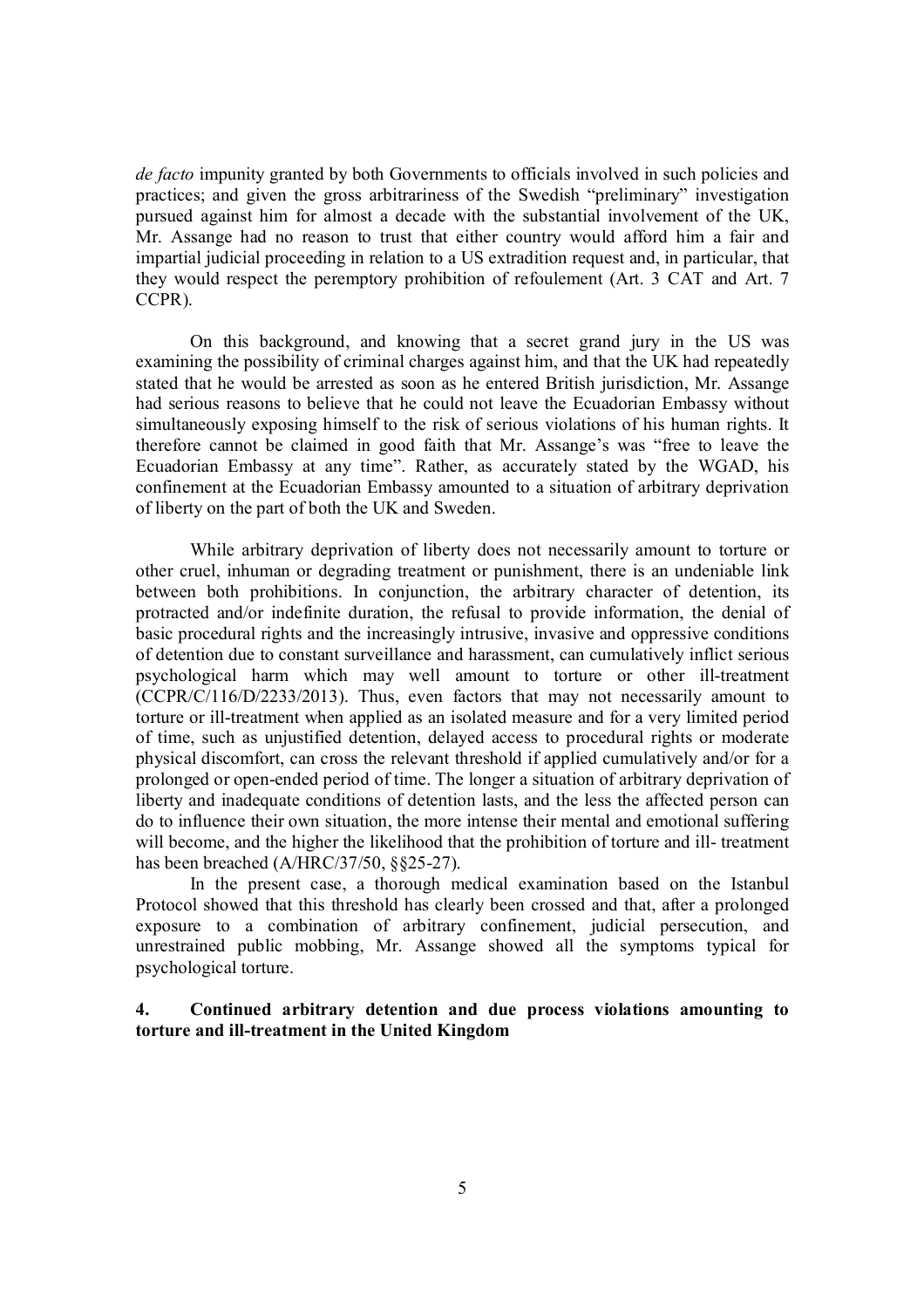I further note that, according to Your Excellency's Government, "Mr. Assange has been convicted under English law of failing to surrender to custody following due legal process"; that "Judges in the UK are completely impartial and independent from Government" and "hear cases based on the evidence presented and in accordance with the law". Moreover, Your Excellency's Government states that "Mr. Assange was legally represented", and "chose not to give or call evidence on his behalf" and, moreover, "did not appeal his conviction and has withdrawn his appeal against his sentence".

I do not deem it necessary, for the purposes of the present letter, to engage in a detailed analysis of English law, or to lay out the entire procedural history of Mr. Assange's judicial persecution in all involved jurisdictions. While the practical implementation of procedural rights allows for, and requires, a reasonable margin of judicial interpretation, no objective observer can escape the conclusion that Mr. Assange's due process rights have been seriously, consistently and deliberately violated in every phase of each judicial proceeding conducted against him in all involved jurisdictions. As far as the Governments of the United States, Ecuador and Sweden are concerned, my relevant concerns have been described at length in my separate communications to these Governments (UA USA 14/2019, UA SWE 2/2019 and UA ECU 10/2019 of 28 May 2019; AL USA 17/2019 and AL SWE 4/2019 of 12 September 2019; AL ECU 15/2019 of 2 October 2019).

As far as the UK is concerned, the most consequential violations of Mr. Assange's due process rights have included, inter alia: (a) the Crown Prosecution Service's sustained and proactive obstruction of Mr. Assange's rights in the Swedish proceedings from 2010 to 2017 as set out in my earlier communications UA GBR 3/2019 of 27 May 2019, UA SWE 2/2019 of 28 May 2019, and AL SWE 4/2019 of 12 September 2019; (b) documented conflicts of interest and repeated expressions of overt bias on the part of judicial magistrates in the course of the UK's criminal and extradition proceedings since 11 April 2019; (c) Mr. Assange's arbitrary conviction and grossly disproportionate imprisonment for having violated UK bail by seeking, and receiving (sic!), diplomatic asylum from political persecution by another UN Member State; and (d) what appears to be a deliberate, systematic and completely unwarranted obstruction of Mr. Assange's access to legal counsel, documents, and other facilities commensurate with the complexity and requirements of the relevant proceedings, thus effectively depriving him of his most basic right to an adequate defense.

The persistent recurrence of these due process violations in all involved jurisdictions has seriously undermined Mr. Assange's confidence in the independence and impartiality of the judicial proceedings conducted against him, and has exposed him to progressively severe anxiety, stress and helplessness which, with the passage of time, has clearly reached the threshold of psychological torture or other cruel, inhuman or degrading treatment.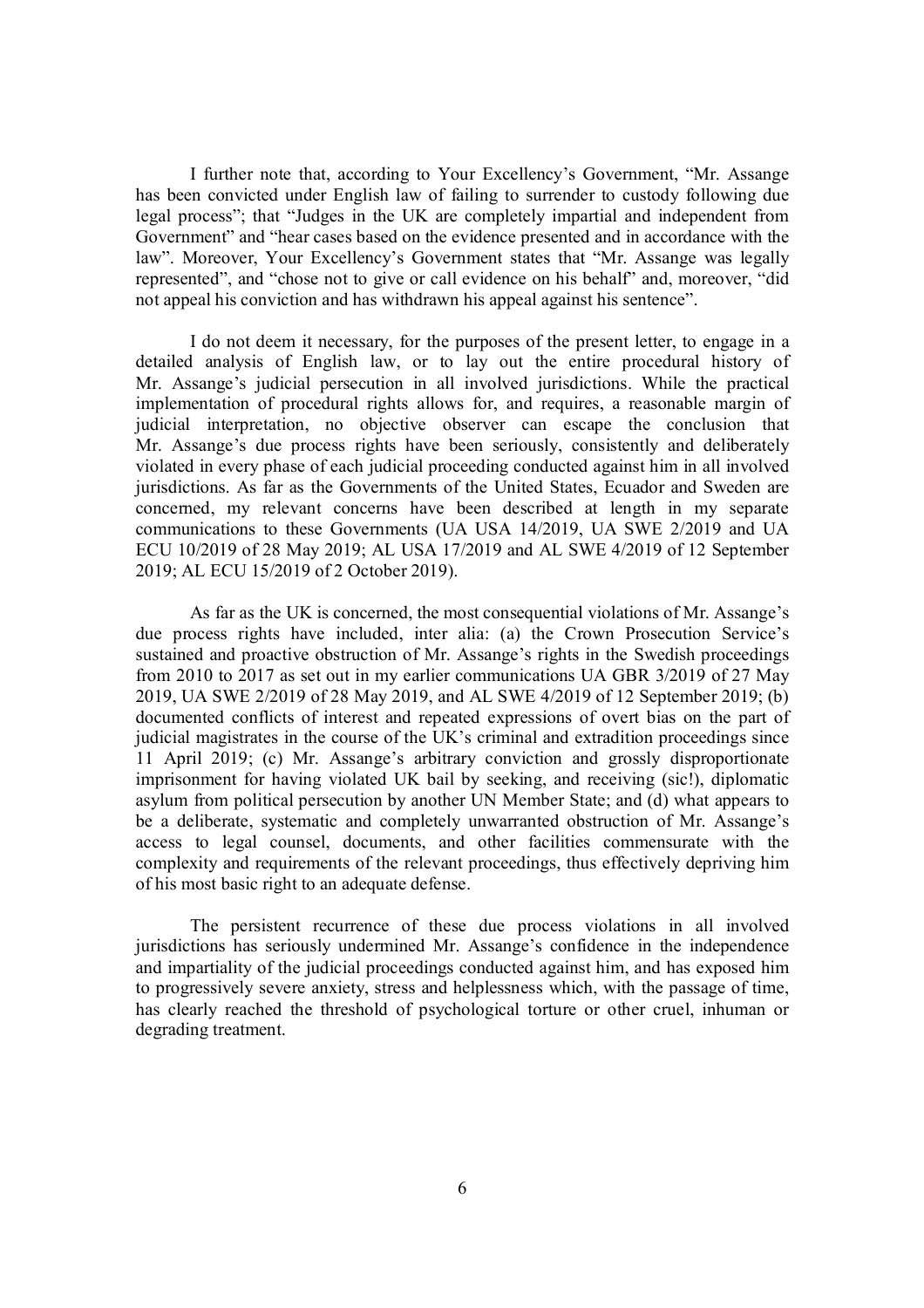It must be emphasized that it is the responsibility of the British State, and not of Mr. Assange or his defense counsel, to ensure that legal proceedings will be conducted in good faith, by independent and impartial judicial magistrates, and in full compliance with domestic and international law. The State's duty to ensure due process protects an inherent public interest of systemic importance. Therefore, its effective enforcement cannot be left to the defendant's discretion, or delegated to defense counsel, but must be proactively and consistently guaranteed by the State. In practice, a defendant's decision, in their own best interest, not to give or call evidence, not to appeal a particular decision, to withdraw such an appeal, or not to object to instances of political corruption and other official misconduct may be rooted in a wide range of personal, procedural, tactical, economic and other considerations not necessarily focusing on the rule of law. The prohibition of torture is universally recognized to be of absolute, non-derogable and even peremptory character. Therefore, grave and persistent due process violations amounting to torture or other cruel, inhuman or degrading treatment or punishment cannot under any circumstance be vindicated by the mere fact that the defendant has not availed himself of a legal remedy or other procedural measure which theoretically would have been at his disposal.

In exercising their due process obligations, State authorities are bound, inter alia, by the prohibition of arbitrariness and the principle of good faith (Articles 26 and 31 VCLT). The presumption of good faith is defeated when, in a particular case, public authorities continuously and consistently conduct their proceedings in a manner which is incompatible with the principles of objectivity, independence, impartiality, and efficacy; when they do not make any attempt at investigating, correcting or redressing reported misconduct; and when they do not show the requisite consideration for the suspect's legitimate interests, including his right to a fair trial, the protection of his privacy and reputation and, crucially, his protection from torture and other cruel, inhuman or degrading treatment or punishment.

Having examined all the evidence made available to me, and without prejudice to the future revelation of further relevant information, I am of the considered opinion that recurring and serious violations of Mr. Assange's due process rights by UK authorities have rendered both his criminal conviction and sentencing for bail violation and the US extradition proceedings inherently arbitrary, to the point even of rendering any legal remedies a pointless formality devoid of prospect. The resulting anxiety, stress and hopelessness have significantly contributed to, and are currently the primary cause for, Mr. Assange's continued exposure to severe mental and emotional suffering which, in light of the circumstances, clearly amounts to psychological torture or other cruel, inhuman or degrading treatment or punishment.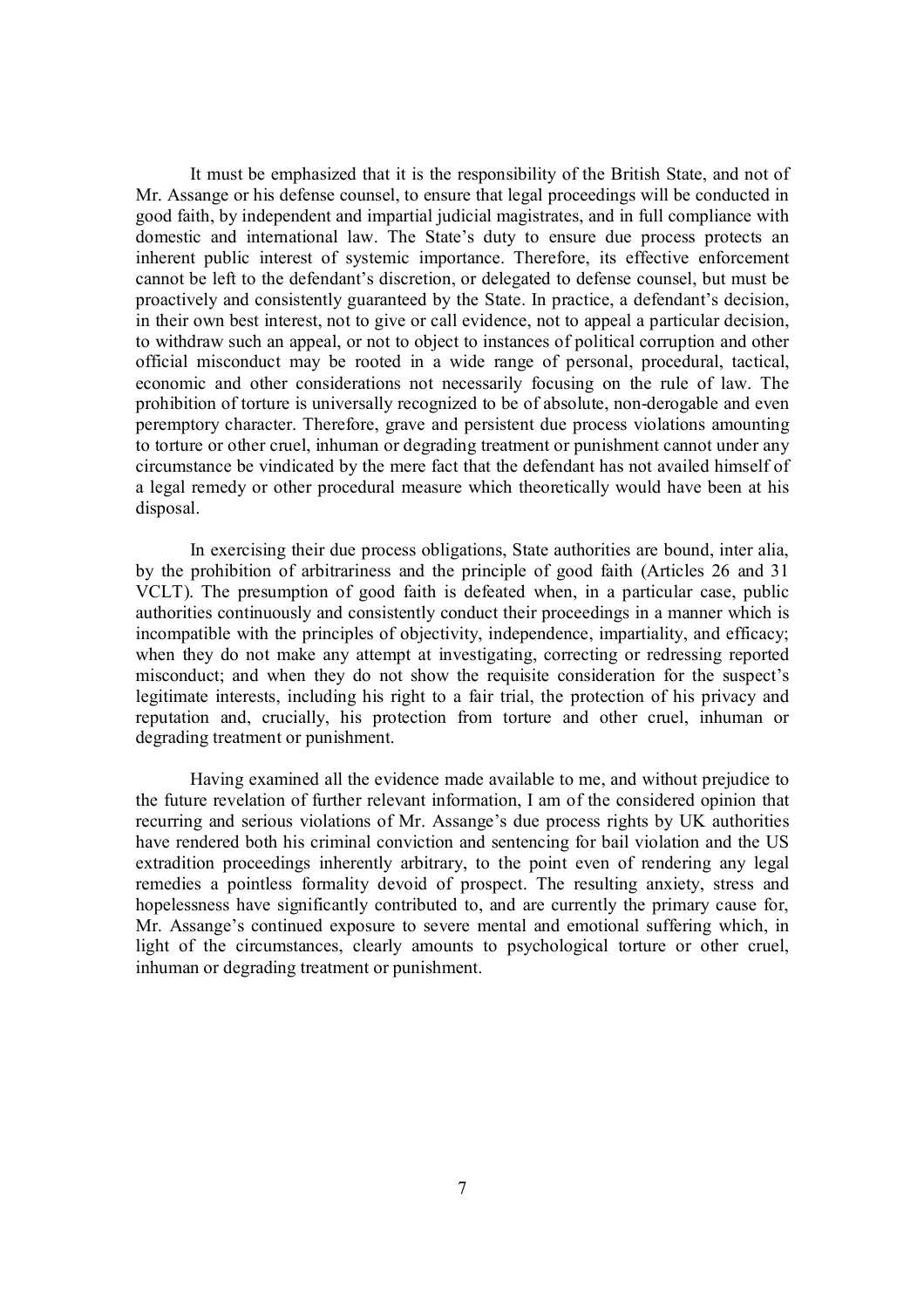#### **5. Recent information regarding the continued deterioration of Mr. Assange's physical and mental health**

As correctly predicted by the medical experts accompanying my visit on 9 May 2019, Mr. Assange's health subsequently deteriorated rapidly to the point where, on or around 18 May 2019, he had to be transferred to the health care unit of HMP Belmarsh and, on 30 May 2019, was temporarily unable to participate in an extradition hearing.

According to reliable information made available to me, since his transfer to the health care unit, Mr. Assange's state of health has further deteriorated and has recently entered a down-ward spiral which may well put his life in danger. Although Mr. Assange has served his sentence for bail violation and is now detained exclusively in relation to the US extradition request pending against him, he is reportedly held under oppressive conditions of isolation involving at least 22 hours per day in a single occupancy cell at the prison's health care unit. His isolation is only interrupted by daily walks of 45 minutes, church services, as well as meetings with his lawyers and social visits. He is not allowed to socialize with other inmates and, when circulating in the prison, corridors are cleared and all other inmates locked in their cells. Contrary to assurances given to me by the prison administration during my visit, and contrary to the general population of the prison, Mr. Assange reportedly still is not allowed to work or to go to the gym, where he could socialize with other inmates. Moreover, Mr. Assange's correspondence and contacts with visitors reportedly remain under close surveillance. Despite the obvious inappropriateness of such harsh and discriminatory treatment for a non-violent inmate held solely in relation to a pending extradition procedure, no adequate explanations appear to be given by the prison administration, and no alternative measures, such as house arrest, or his re-integration in the general population, seem to be envisaged.

Based on the information made available to me, the detention regime currently imposed on Mr. Assange appears to be unnecessary, disproportionate, and discriminatory and to perpetuate his exposure to psychological torture or other cruel, inhuman or degrading treatment or punishment. I am very concerned that, if the UK does not take urgent remedial measures to alleviate Mr. Assange's situation, his health may soon reach a critical stage, including the risk of death.

#### **6. Recommendations and further inquiries**

Given that, in my assessment, the current treatment and conditions of detention imposed on Mr. Assange expose him to prolonged and progressively severe suffering, which amounts to psychological torture or other cruel, inhuman or degrading treatment or punishment, and may well provoke an imminent danger to his life; given also that, in my assessment, Mr. Assange's extradition to the United States would expose him to a real risk of serious violations of his human rights, including torture or other cruel, inhuman or degrading treatment or punishment, I respectfully reiterate my urgent appeal to Your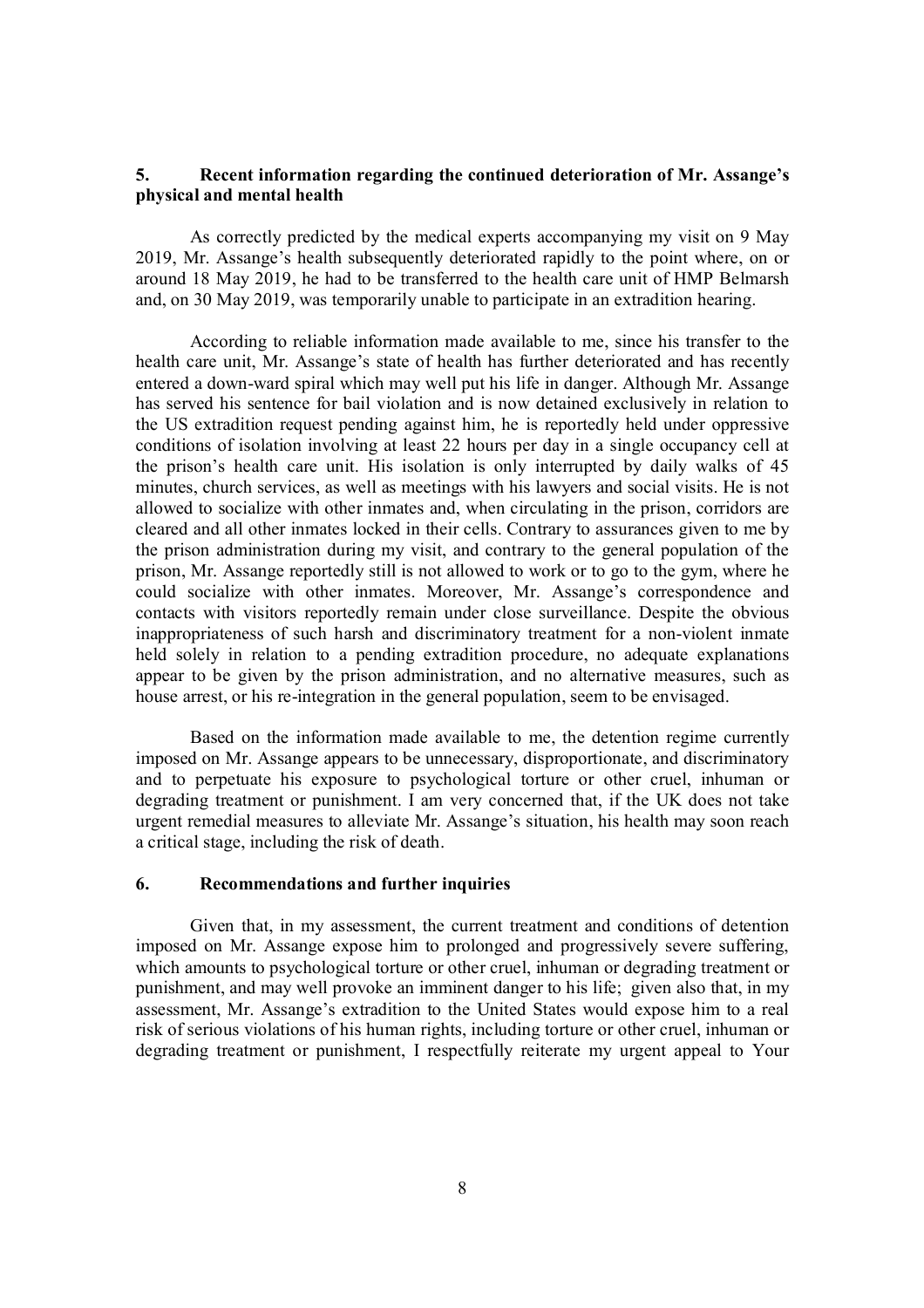Excellency's Government to take prompt and effective measures to alleviating his conditions of detention, stabilizing his health and safeguarding his human rights and dignity in the long-term. In particular,

- I strongly recommend that Your Excellency's Government retract the authorization for his extradition to the United States given by the preceding Government and proceed to releasing him from prison without further delay;
- Should this prove not to be possible, I strongly recommend that Your Excellency's Government find an alternative setting for Mr. Assange, which does not involve his imprisonment, such as house arrest in an open environment allowing him to regain his health and resume a normal social and professional life, and to adequately prepare for any judicial or administrative proceeding which may be pending against him.

As it is my responsibility, under the mandate provided to me by the Human Rights Council, to seek to clarify all cases brought to my attention, I herewith reiterate and extend the inquiries transmitted to Your Excellency's Government on 27 May 2019:

- 1. Please provide any additional information and any comment you may have on the above-mentioned allegations.
- 2. Please provide the details and, where available, the results of any investigation, medical examinations, and judicial or other inquiries which may have been carried out, or which are foreseen, in relation to the allegations of psychological torture and other cruel, inhuman or degrading treatment or punishment, and the serious health concerns. If no such measures have been taken, please explain how this is compatible with the human rights obligations of the United Kingdom.
- 3. Please provide the details of any measures which have been taken, or which are foreseen, for the purpose of protecting Mr. Assange from further infliction of torture and other cruel, inhuman or degrading treatment or punishment. If no such measures have been taken, please explain how this is compatible with the human rights obligations of the United Kingdom.
- 4. Please provide the details of any measures which have been taken, or which are foreseen, for the purpose of ensuring that Mr. Assange obtains redress for the harm inflicted on him, including fair and adequate compensation and the means for full physical, psychological and reputational rehabilitation. If no such measures have been taken, please explain how this is compatible with the human rights obligations of the United Kingdom.